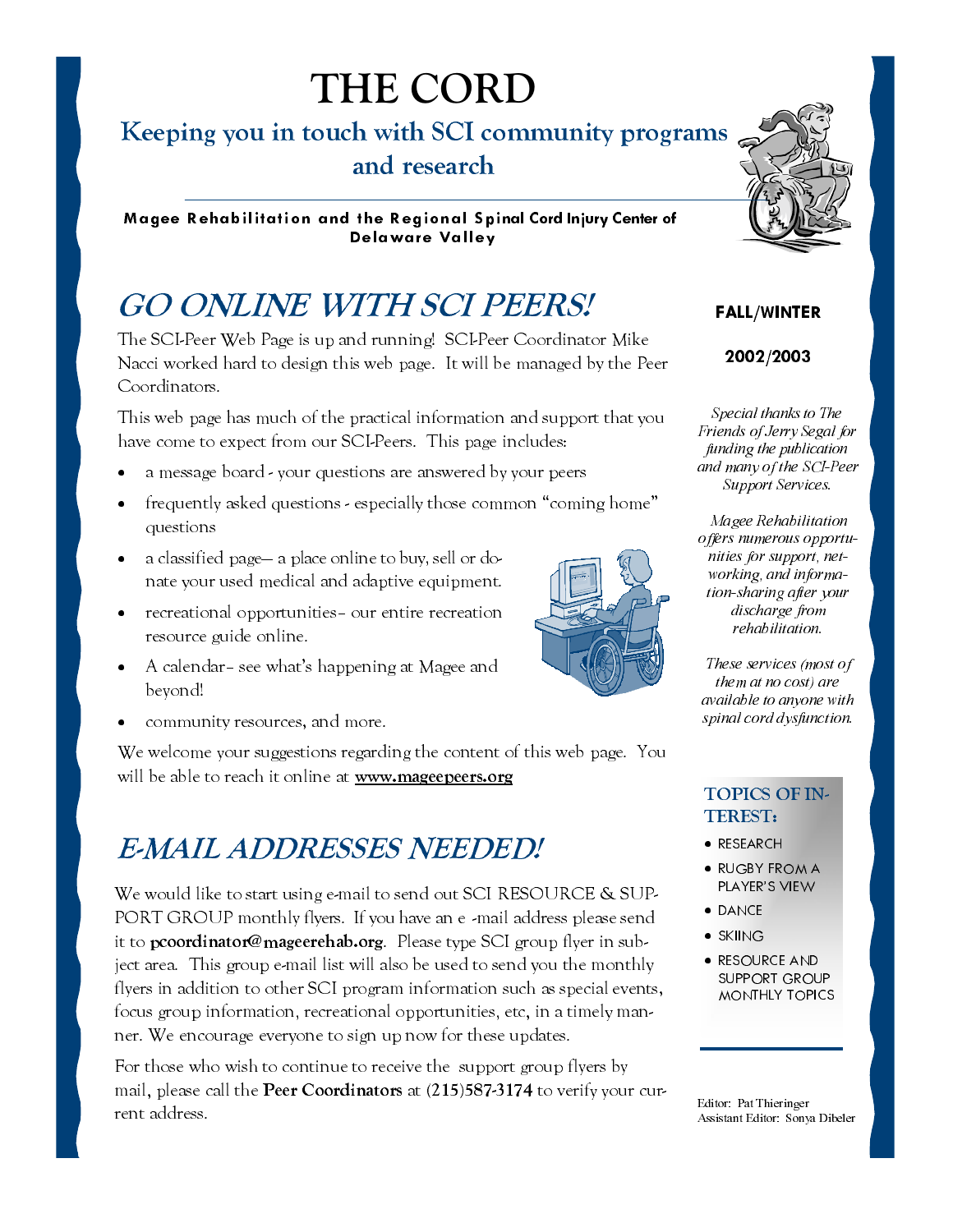# **RESEARCH AND EDUCATION**

#### **RESEARCH PARTICIPANTS NEEDED!**

1. The SCI Center has developed a research tool to measure improvement in walking in persons with spinal cord injury. We are seeking volunteers to help us validate the scale and make sure it is reliable. Research participants must be motor incomplete and able to walk short distances with or without devices or assistance. Subjects will be required to come to Thomas Jefferson University Hospital on 2 different occasions for about 2 hours each visit. Those who participate will be reimbursed \$50 and provided with free parking.



If you are interested in participating or would like more information, please contact **Mary Patrick**, RN, SCI Project Coordinator at (215) 955-6579.

2. A research study is being conducted examining whether or not a spinal cord injured adult's acceptance to their disability is related to how they may have perceived they were parented in childhood and/or adolescence. Those interested in participating must fit the following criteria:

- 1. Is currently between the ages of 18 and 30
- 2. Have a spinal cord injury that occurred between the ages of 15 and 25
- 3. Have had their spinal cord injury for at least 2 years

Participating in this study consists of filling out 3 questionnaires, one regarding your perceptions towards your spinal cord injury and two pertaining to your perceptions of how your parents raised you. The total time it will take to complete the questionnaires is between 15 -20 min. All names are kept confidential and will not be linked to your survey in any way. Individuals participating in the study will be eligible to be entered in a drawing to win \$50. It is hoped that participation in this study can contribute to the increasing knowledge and research on the acceptance of spinal cord injured individuals to their disability.

If you are interested in participating, please contact the researcher via e-mail at **Mestraphd@aol.com** or phone (215) 878-4135 to have a survey packet mailed to you.

3. A research study is being conducted to understand the meaning of the experience of living with a spinal cord injury for the family unit in the years following the initial injury. Spinal cord injured persons and their identified family members will need to participate in one to two interviews. The interviews will last approximately 1 hour. The interviews will focus on you and your family members' experience of living with spinal cord injury from your own personal perspective.

If you are interested in participating or have any questions, please call Susan DeSanto-Madeya at (610)954-3442 or e-mail at desants@moravian.edu.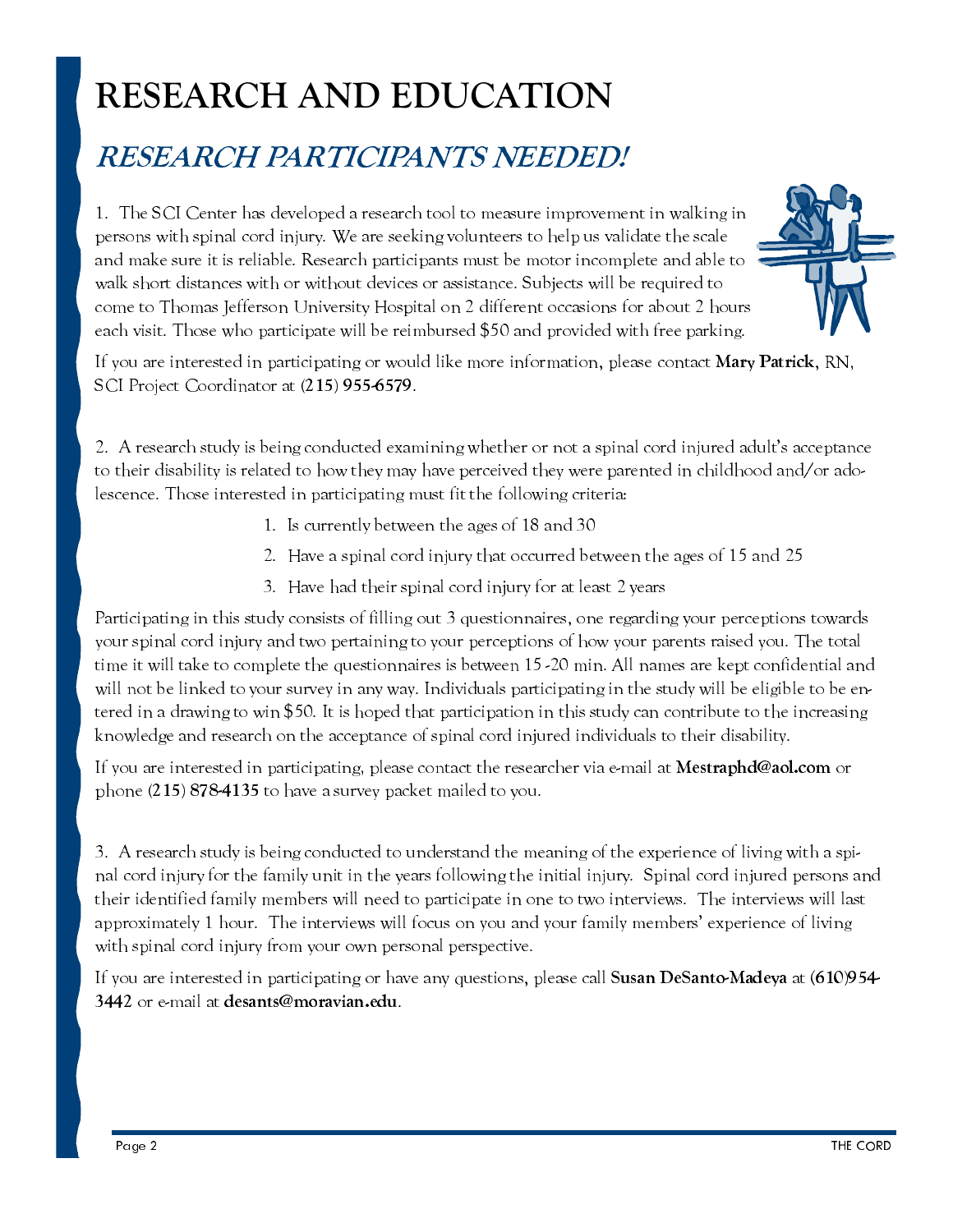### **CURRENT ONGOING RESEARCH OF THE RSCICDV**

- 1. Open-label extension of double-blind, placebo-controlled, parallel group study to evaluate safety, tolerability and activity of oral Famipridine-SR in subjects with chronic incomplete spinal cord injury. Sponsor: Acordia Therapeutics.
- 2. Double-blind, placebo-controlled, 12-week, parallel group study to evaluate safety and efficacy of oral Fampridine-SR in subjects with moderate to severe spasticity resulting from chronic, incomplete spinal cord injury. Sponsor: Acordia Therapeutics.
- 3. Study the effects of Body Weight Supported Treadmill Training in acute incomplete spinal cord injury. Sponsor: National Institute of Health (NIH).
- 4. Restoration of walking after spinal cord injury-validation of the Walking Index for Spinal Cord Injury (WISCI) scale for hierarchical ranking. Sponsor: National Institute on Disability and Rehabilitation Research (NIDRR).
- 5. Restoration of walking after spinal cord injury-elements of a disability measure. Sponsor: National Institute on Disability and Rehabilitation Research (NIDRR).



- 6. Restoration of walking after spinal cord injury—a consumer preference for walking. Sponsor: National Institute on Disability and Rehabilitation Research (NIDRR).
- 7. Technological adaptation of art therapy media with quadriplegic patients to address emotional adjustment to the illness and increase range of self-expression: A phenomenological study. Sponsor: Doctoral candidate, Drexel University.

#### RECENTLY COMPLETED CLINICAL TRIALS

- 1. A multi-site, open label study to evaluate 250 mg oral Neotrofin<sup>TM</sup> BID in patients with subacute complete spinal cord injury over 12 weeks. Sponsor: NeoTherapeutics, Inc.
- 2. Eye-voice enablement technology: EVENtech, hands-free computer access for the disabled. Sponsor: National Institute of Health (NIH).

## **RESEARCH FOCUS GROUP**

The Regional Spinal Cord Injury Center of Delaware Valley (RSCICDV) at Thomas Jefferson University Hospital and Magee Rehabilitation is conducting focus groups to evaluate consumer's priorities in dealing with recovery following a traumatic spinal cord injury.

If you are a person with SCI and would like to participate or would like more information about the project, please contact Mary Patrick, RN, RSCICDV Project Coordinator at (215) 955-6579.

The meetings will be held at Magee Rehabilitation Hospital and free parking will be available.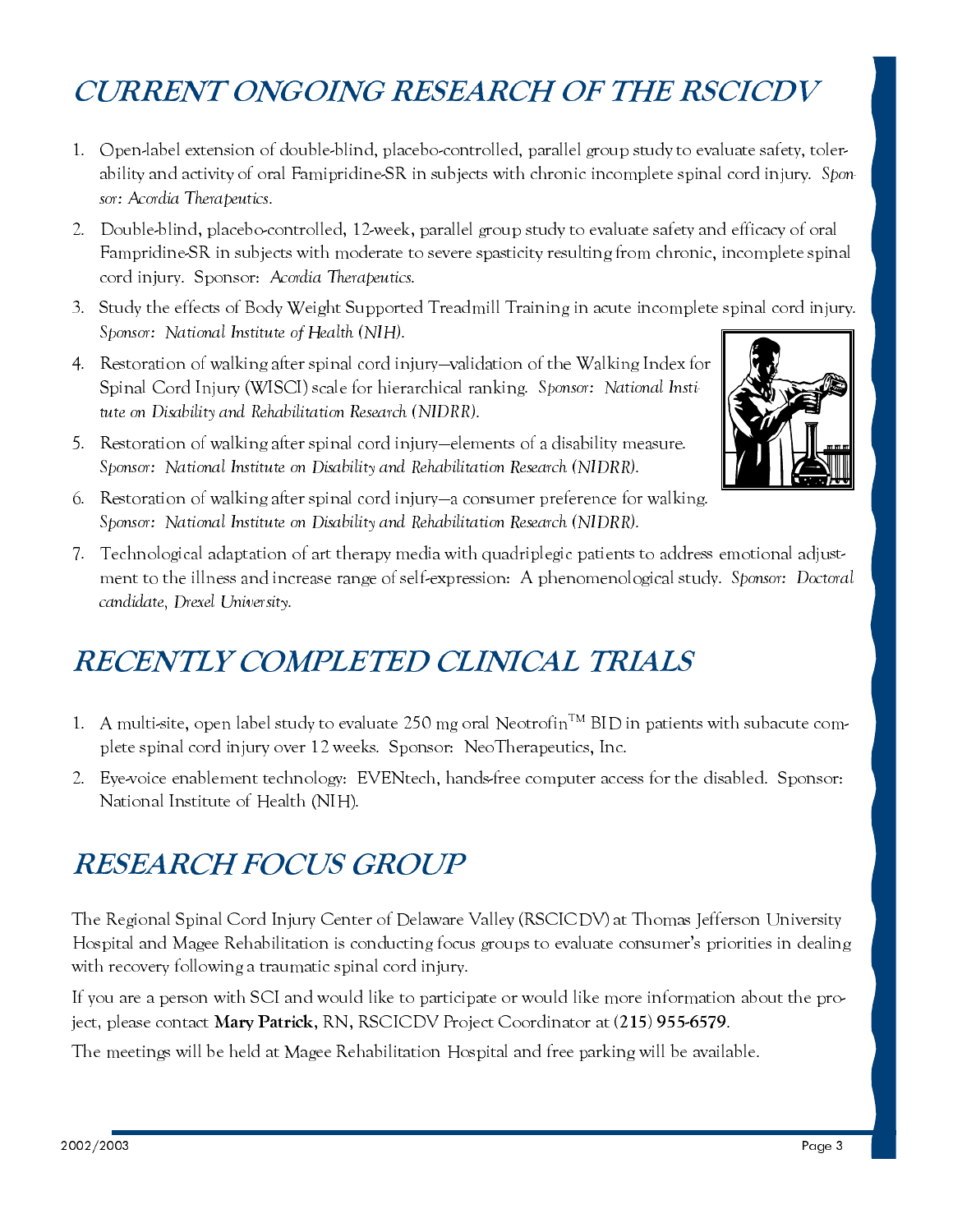## **SCI EDUCATION MANUAL ONLINE**

The Regional Spinal Cord Injury Center of Delaware Valley at Thomas Jefferson University Hospital and Magee Rehabilitation Hospital recently updated the Spinal Cord Injury Education Manual for individuals with spinal cord injury and their family members. The manual includes 20 chapters consisting of various topics ranging from bowel/bladder management and respiratory care to activities of daily living and recreational resources. The manual is now available online at www.spinalcordcenter.crg.

The Center would like to extend special thanks to Cynthia Fine, RN, MSN for continuing to lead this tremendous effort, special thanks to the Geoffrey Lance Foundation for supporting this effort, and Dane Hawley and Frank Lindgren for all their hard work in posting the manual on our new web site.





#### **FOLLOW-UP REMINDER!**

Don't forget to schedule annual follow-up appointments with the outpatient department at Magee! Magee has outpatient programs in Rehabilitation Medicine, Pain Management, Stroke, Urology & Continence, Skin Program, Intrathecal Baclofen Therapy, Botox Injections, Electrodiagnosis, and Equipment Clinic.

Consultative Services in Urology, Psychiatry, Podiatry, Psychology, and Gynecology are also available.

Call (215) 587-3394/3144.

# THE ARTS

#### UNIVERSAL DANCESPORT CENTER

Fortuna's Universal Dancesport Center would like to extend a special invitation to join us for a preview of Wheelchair Ballroom Dancesport. We are privileged to be the first able-bodied dance center on the east coast to incorporate wheelchair dancing into our dance program. We will host an Open House at our school on Rt. 130 S, Collingswood, NJ on December 1, 2002. We will present demonstrations of Wheelchair Ballroom Dancesport and a sample class of Wheelchair ballroom dancing

Our objective is to create and environment where disabled individuals can learn dance, and ultimately use these skills both socially and competitively regardless of function. The classes will be divided into levels depending on physical ability and interest.

We hope you will take the time to view Wheelchair Ballroom Dancesport in the flesh. Be assured that this is real dancing. We have kept the character, rhythm, and feeling of dances like the waltz, rumba, hustle, cha-cha, and salsa intact. It is new and innovative, and promises to intergrate the disabled an ablebodied world in a social recreation enjoyed by people and cultures all over the world.

RSVP is required. To register or get more information, call our studio at (856)869-0010. Manual and power wheelchairs are welcome.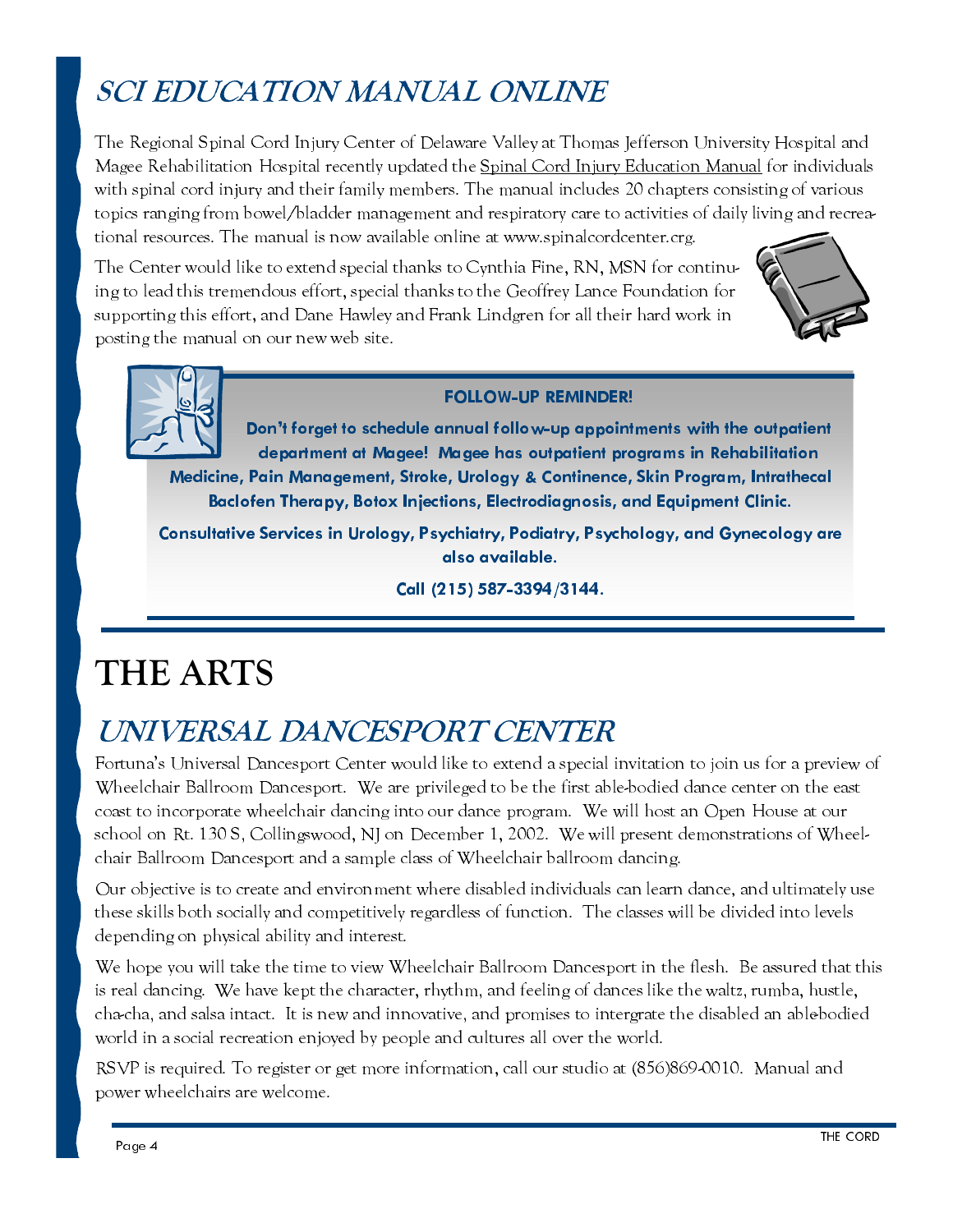## COMMUNITY DANCE PROJECT

Wheelchair dance companies have been forming all across the country for several decades. Many of them include disabled and non-disabled people dancing together. Kardon Institute for Art Therapies in conjunction with Magee Rehabilitation and Moss Rehabilitation



hospitals is starting a Community Dance Project. The mission is to provide the dance experience for disabled and non-disabled people ages 18 and older to dance together and learn more about the art form.

Two groups will be formed. One is a Dance/Movement Group for people who would like to experience the process of learning and creating dance. The other Dance/Movement Group will be for individuals wanting to learn more about dance making and performance.

No experience is necessary for this project. The only requirement is having the desire to dance and the willingness to experiment through movement by moving with others in creative and expressive ways. The director/choreographer will lead warm-up exercises that will promote strength, flexibility, and coordination. She will also provide supportive structures to facilitate the group in experimenting and discovering new ways to move and dance.

We will meet at Kardon Institute for Art Therapies on September 17th at 2:00 p.m. for the first time. For directions or for more information, please contact **Martha Hess**, director/choreographer of Community Dance Project at (215)587-3078 or e-mail her at Mhess@mageerehab.org.

#### **MAGEE PLAYERS'**

Calling all people with physical disabilities who wish to develop their creativity, memory, sense of humor, communication skills, and wish to meet new and interesting people from all over the Philadelphia area... Join our Theatre Arts Class at Magee!

Starting September 27 through December 13. Class times are from 1:00 to 3:00 p.m., mainly on Fridays. We are starting our third year and have a core of returning students but are opening up the class to new students.

Some of the theatre techniques we will study are:

- Mime and acting improvisation
- Comedy
- Playwriting
- Voice
- Mask work

We will also work on relaxation and visualization exercises this term to better prepare the actor for per-

We will perform at Magee on December 13th as well as perform at Moss Rehabilitation this winter.

Call today to register and leave a message for **Barbara Gregson** at (215)587-3078.

We are asking for a \$15.00 registration fee this year to help to defray costs.

formances and to help reduce stress in students' every day life.

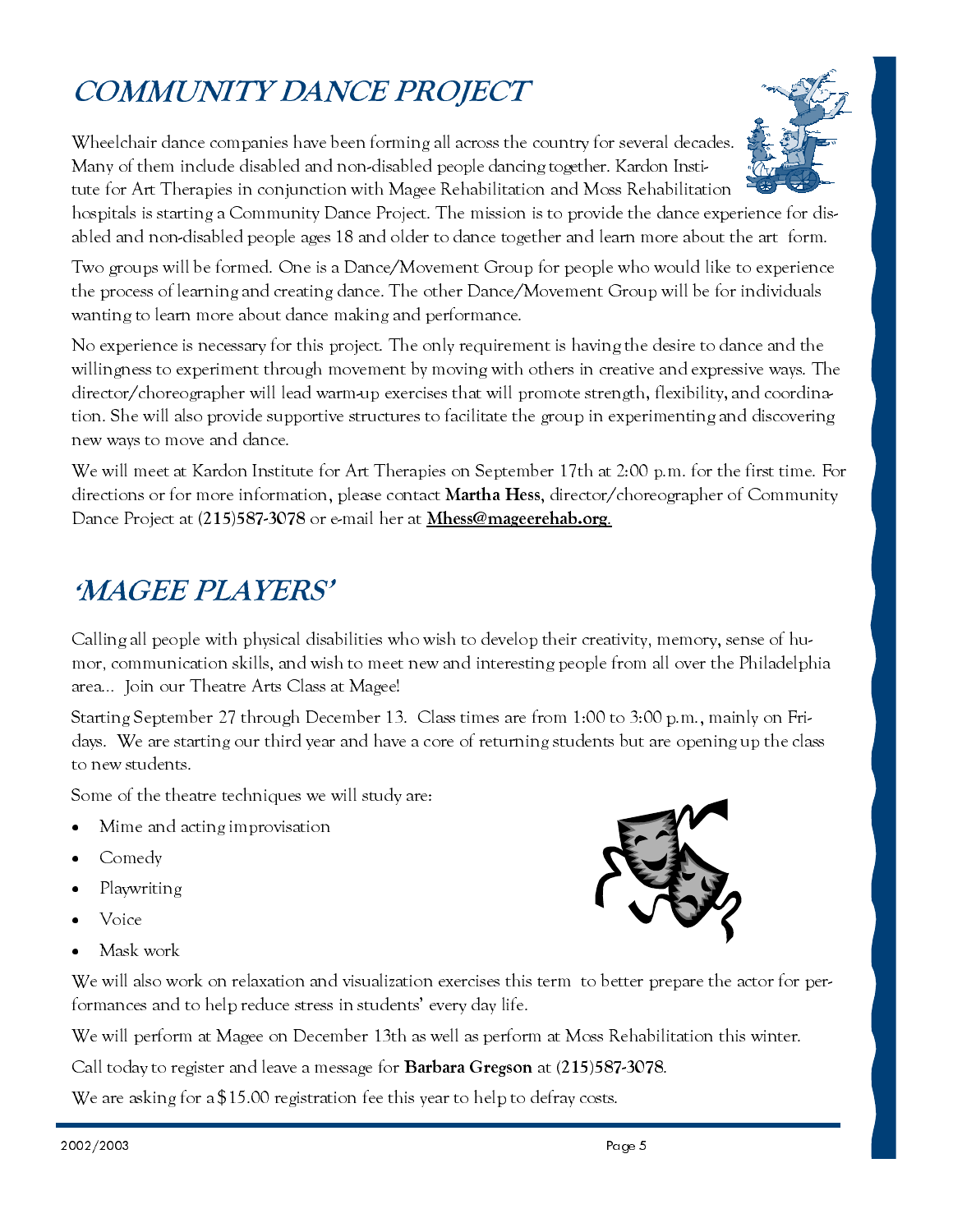# **MAGEE WHEELCHAIR SPORTS**

#### Wheelchair Rugby - THE SPORT OF QUADS BY A.J. Nanayakkara

Just this past February, as I sat in the Magee waiting room before seeing my doctor for my annual checkup, I happened to glance at a Magee SCI newsletter. I came across an article about the Magee Rebels quad rugby team. "That's it!" I thought, "Here is my chance to meet some people!"

I had heard of quad rugby before, but I never was interested in playing it until after reading that article. When I came out for my first practice, I instantly fell in love with the game. It's a crazy game! I describe quad rugby to my friends who have never seen it as a combination of water polo and bumper cars. Oh, by the way, we play it in armored wheelchairs on an indoor basketball court using a volleyball. It's amazing! Where else can a bunch of quads get into metal cages on wheels and slam into each other?!

What drew me to quad rugby, more so than the physical nature of the game, were all the benefits that had nothing to do with the game itself. First, and probably foremost for me, it feels great to be a part of a team again. After playing tram sports every year of high school and college, and believing for so long that I would never again feel the thrills that comes with competitive physical activity, quad rugby gave me the chance to feel like an athlete again. The exhaustion after a tough workout, the bickering between teammates when someone does something wrong, the sweet taste of a

"How could anyone say 'No' to a sport originally called 'Murderball' and gives whole new meaning to the words 'reckless abandon'?!"

hard fought win, the painful sting of an equally hard fought loss, and the satisfying ache of your muscles the next day that sometimes lasts until the next practice are aspects that all athletes endure, whether they are disabled or not.

Also, playing quad rugby has given me the opportunity to do something that I love: to travel. Although I came on board with only a month left in the rugby season, I traveled to tournaments in Georgia and Montreal, Canada before our summer break.

Besides learning a lot about my teammates, I'm learning much from them. Since my injury, I had thought that quads could do very little for themselves, and that, as a rule, the ones who were independent were lucky exceptions. I had believed myself to be one of those exceptions that were fairly independent. These illusions were shattered when I came to my first practice. For instance, I was the only person there with a transfer board. Most guys could transfer into their rugby chairs, car/van seats and even into their beds without a transfer board and usually without assistance. They showed me how to simplify tasks that I previously had trouble performing, and they showed me intriguing ways to solve some problems that I still couldn't work out. I am not sure if I will ever be as independent or as skilled at performing my daily tasks as some of my friends, but it is certainly something to aim for.

My joining the Magee Rebels quad rugby team has provided me much in improving the quality of my life. I enjoy the camaraderie of being part of a team. I'm learning a lot from my teammates, I get to travel, and I'm expanding my horizons to places that I never before thought that I would go. I even started learning how to SCUBA dive. Oh, yes, I almost forgot, I also was able to meet a whole bunch of cool people in wheelchairs!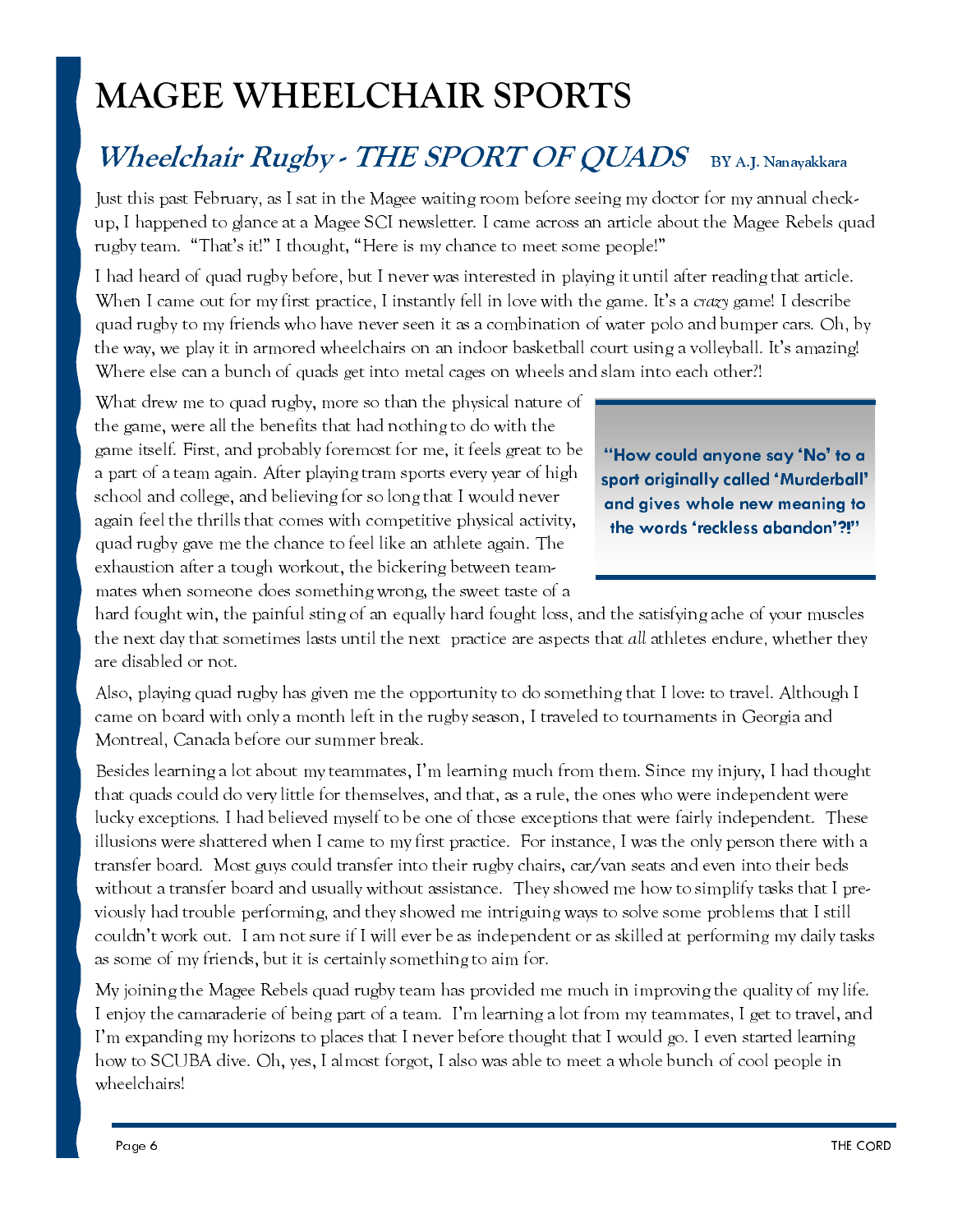## **MAGEE ROLLING REBELS RUGBY SCHEDULE**

| November 9-10  | EPVA Jets Tournament, New York, NY          |
|----------------|---------------------------------------------|
| December 2002  | Chicago Tournament                          |
| January 2003   | Connecticut Tournament                      |
| January 2003   | Carolina Tournament                         |
| February 21-23 | Atlantic North Regionals at Widener College |
| March 2003     | Atlantic Sectional, if qualified            |
| April 2003     | USQRA National Championships, if qualified  |

For more information about **Magee Wheelchair Sports** please contact Pat Thieringer at  $(215)$  587-3412

#### **MAGEE PHILLIES WHEELCHAIR SOFTBALL**



The Philadelphia Phillies teamed up with Magee to sponsor a wheelchair softball team. The Phillies organization provided official Phillies jerseys and baseball caps. This first season was a learning experience for the team. The team managed to do well, making it to the championship game at the Baltimore Tournament. Two players were recognized at the Bulova Park Tournament: Laura Schwanger for 2nd Base and Bobbi Jo Torres for Sportsmanship. The team is looking forward to next season.

Team members include: Coach Dan Drach, Jim Falls, Steve White, Joe Bradley, Gene Tatum, Bobbi Jo Torres, Laura Schwanger, Gary Kreeb, Bihn Scott, Mike Looney, Mike Osbourne, John DeAngelo, Sonya Dibeler, and Michael Johnson.



## **MAGEE SIXERS WHEELCHAIR BASKETBALL**

Basketball fans are invited to cheer for the Magee Sixers Spokesmen at the following home games:

| Nov. 22-24                                                                | Carousel House Tournament in Philadelphia           | TBA.                     |  |  |
|---------------------------------------------------------------------------|-----------------------------------------------------|--------------------------|--|--|
| Dec. 14                                                                   | Dan Sullivan Classic at Carousel                    | $9:00 - 7:00 \text{ PM}$ |  |  |
| January 4                                                                 | Magee Sixers Spokesmen vs. Scranton at Carousel     | 2:00 & 4:00 PM           |  |  |
| Jaunary 23                                                                | Sixers' Halftime Game - First Union Center          | 7:00 PM                  |  |  |
|                                                                           | Jan. 31- Feb. 2 Bayada Tournament at Carousel House | TBA                      |  |  |
| es and home cames are played at Carousel House, Belmont & North Consource |                                                     |                          |  |  |

Practices and home games are played at Carousel House, Belmont & North Concourse Drive, Philadelphia. Practies are held from 6:00-9:30 every Wednesday from September through March. New players are encouraged to join throughout the year. For more information, please contact Pat Thieringer, (215) 587-3412.

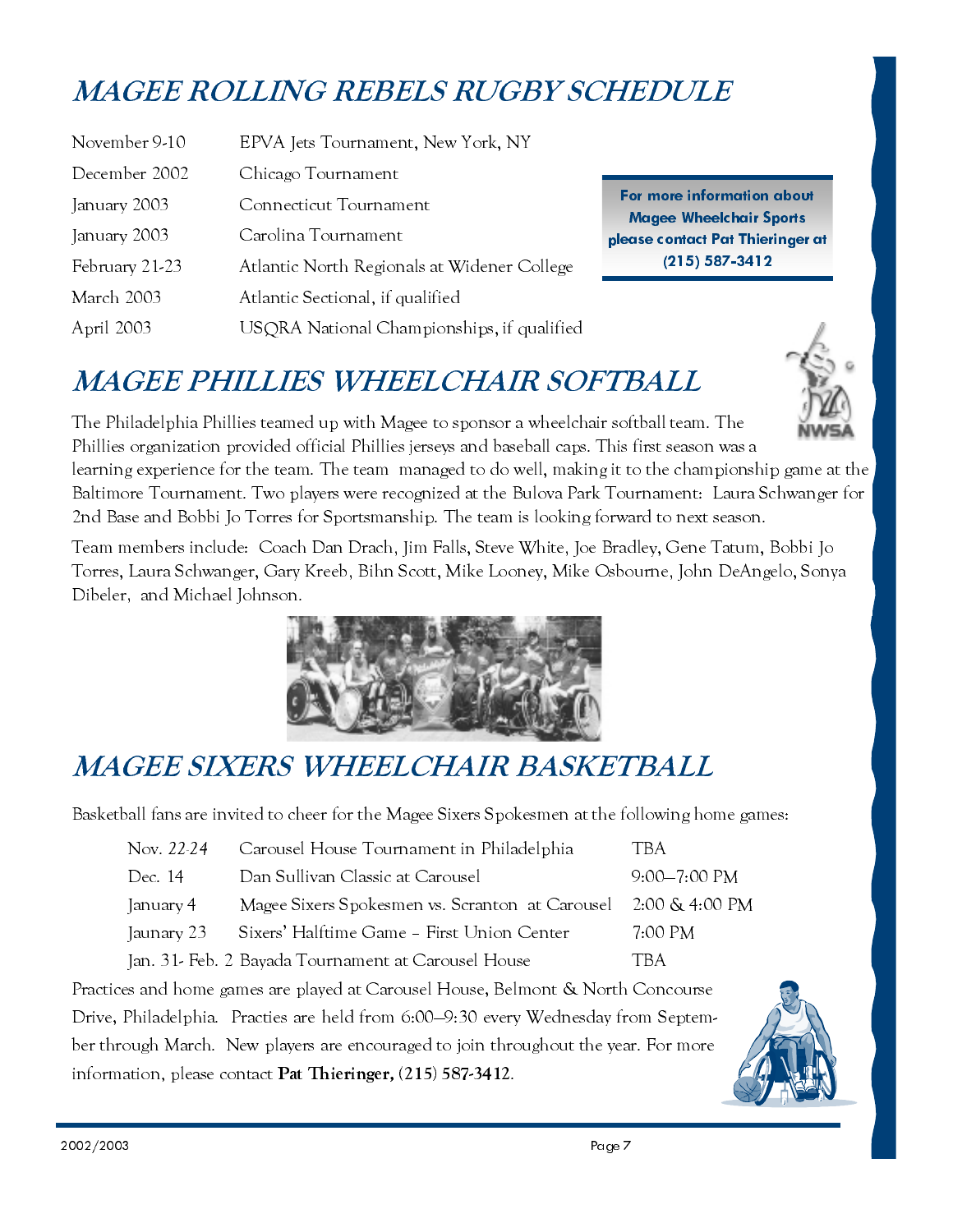## **WHEELCHAIR TENNIS**

Magee's Wheelchair Tennis Team has continued to perform well at major tournaments and is actively promoting wheelchair tennis in the USTA Middlestates Region. Team members have had strong showings at tournaments in Landisville, PA, Lehigh University, Baltimore, and the popular Philadelphia Tournament which is co-sponsored by Magee along with the Carousel House and Moss Rehab. In September, the team competed in the Middlestates Clay Court Sectional in Wilmington, DE and the Clay Court Championships in Hilton Head, SC.

Team members have improved greatly under the coaching of Delynn Orton, who has volunteered her time as instructor and coach for the past three years. The team also benefits greatly from the generous support of Cherry Hill Racquet Club which provides court time for the team's weekly practice sessions.

In addition to their strong tournament play, team members have enjoved many opportunities to promote wheelchair tennis and to demonstrate how they have overcome disabilities—both as athletes and in their everyday lives. The team has participated in demonstrations and discussions about disabilities at local schools, as well as in a variety of community tennis events in Pennsylvania and New Jersey. On July 10, team members put on an exciting exhibition of wheelchair tennis at the Philadelphia Freedoms World Team Tennis match with the Springfield Lasers. Meeting Billy Jean King was a special highlight for the

team. The team has also had many opportunities to introduce Up/Down team play that integrates wheelchair tennis with the able bodied community. In Up/Down team play, each team consists of an able-bodied player and a wheelchair player.

Members of Magee's wheelchair tennis team are: Ric Costow, Mark Chilutti, John Kistner, Larry Soular, Felix Suero, and coach Delynn Orton.

## **MARTIAL ARTS TRAINING**

Free instruction in the martial arts is offered by Dr. Michael Salino, a Magee Physiatrist and black belt holder. Classes are held every Monday evening from 7:00–8:30 p.m. at Magee Rehabilitation. Dr. Saulino has helped many wheelchair athletes achieve various belt levels this year. For more information, contact Pat Thieringer, (215)587-3412.



## **SKIING FOR PEOPLE WITH DISABILITIES**

The Pennsylvania Center for Adapted Sports operates a ski program for people with disabilities at Camelback Mountain in the Poconos. Their state of the art adaptive equipment and their certified adaptive instructors make it possible for people with spinal cord injuries, amputations, and many other disabilities to enjoy the exciting sport of skiing. Whether you were a seasoned skier before your injury or you never skied before, you will have a great outdoor experience. Plan ahead for the winter and book your lessons early. For further information, call Isabel Bohn at (215)765-5118.

Adult sledge hockey team is forming! Call as soon as possible! If you are interested, call Isabel Bohn at  $(215)765-5118$  for more information.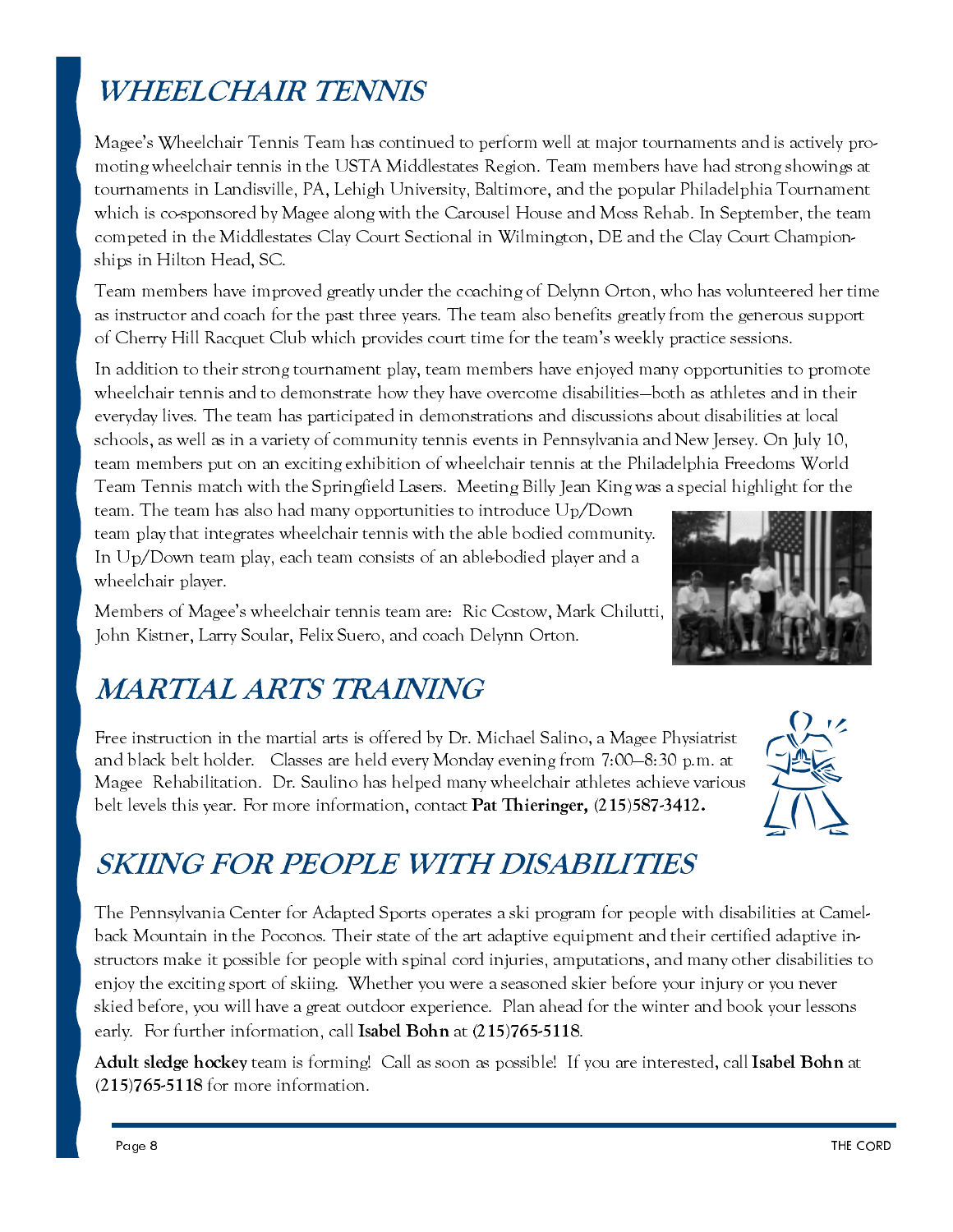# **SUPPORT GROUPS AND MORE**

#### **SCI PEERS, BEEN THERE, DONE THAT**

The SCI Peer Consultant Program offers newly spinal cord injured the opportunity to benefit from the knowledge and experience of those who have "been there and done that."

MENTORS- For those who have weathered a spinal cord injury, please consider volunteering as a peer consultant to help others through the difficult adjustment process.

PROTEGES- For those of you who are adjusting to your spinal cord injury or have questions that the more experienced person with an injury can answer. Please call and request a peer consultation. Peers can be matched according to injury level, social situations, gender, marital status, recreational interests, and vocational experience.

Please call the Peer Coordinators at (215)587-3174 or e-mail at peers@mageerehab.org.

# **YOUR FAMILY MEMBERS ARE NEEDED!**

#### Their experience is needed by families of the newly injured!

Remember the first few months after your loved one became injured? The questions, the worries, the grief... If only you could talk with someone who had been through this experience to help you through the troubling times! We now have a family peer support group in which families who have experience with a disability can help families of the newly injured.

As a family peer counselor your commitment will entail attending one evening training session. After training you assist families by meeting with them in person or over the phone and by becoming involved in our family support group. As our family peer counselors can tell you, this will be the most rewarding volunteer experience you have ever had. You have the expertise and experience that families so desperately need.

To find out more, please contact Pat Thieringer at (215)587-3412.

## **FAMILY PEER SUPPORT GROUP**

Family Peer Support is a group in which specially trained families who have experience with a disability help others who share their struggles. Family members and significant others of individuals who have had a stroke, brain injury, spinal cord injury, and other disabilities are encouraged to attend. Inpatient and out patient families are welcome. Family Peer Counselors offer support and practical tips. This group meets on the second Thursday of every month at  $6:00$  p.m. in the patient lounges.

For more information call Pat Thieringer at (215)587-3412.



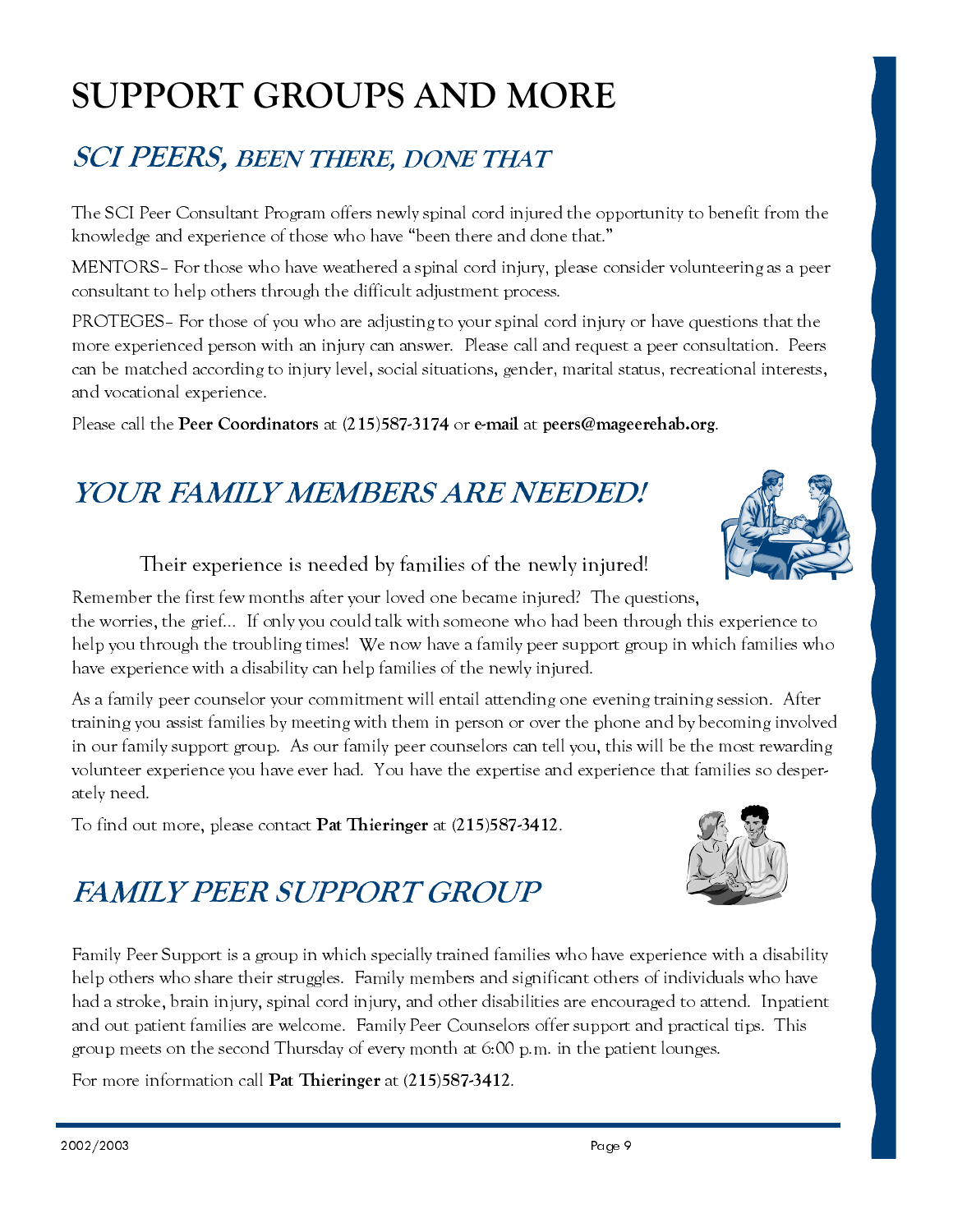### **SCI RESOURCE & SUPPORT GROUP**

Your are invited to join this group which provides opportunities for education, recreation, and support for individuals with spinal cord injuries. This group meets the second Thursday of every month at 6:00 p.m. in the Second Floor Conference Room (220/222).

#### **TOPIC SCHEDULE**

| November 2002 | Skiing and Winter Sports     | April 2003 | Cure Research |
|---------------|------------------------------|------------|---------------|
| December 2002 | Christmas Party              | May 2003   | Mobility      |
| January 2003  | Home Fire Safety             | June 2003  | Rec Day       |
| February 2003 | PA Game Commission - Fishing | July 2003  | Patio Picnic  |
| March 2003    | Spring Social                |            |               |

We are always looking for new topics. Please call the Peer Coordinators at (215)587-3174 or e-mail at peers@mageerehab.org

#### **WOMEN'S DISABILITY SUPPORT GROUP**

This is a supportive psychotherapy group that meets at Magee every Monday afternoon. A clinical psychologist with expertise in disability rehabilitation leads this group focusing on women's issues. Women are encouraged to explore their thoughts and feelings about life with a disability.



The discussion often addresses topics such as relationships, career issues, intimacy and sexuality.

If you are interested in finding out more about this group or other psychological services, contact **Dr.** Nancy Rosenberg, Psychology Department, at (215)587-3071.

#### **LEGAL CLINIC FOR THE DISABLED**

The Legal Clinic for the Disabled, a nonprofit organization that provides free legal representation to lowincome persons with physical disabilities, announces the beginning of a program to provide direct representation to individuals who are abused or neglected by their attendant care providers or other caregivers. The clinic will also be conducting outreach programs on this issue starting this winter.

Unfortunately, people with disabilities are much more likely to experience abuse and neglect than other individuals. Often, their abusers are the people that are responsible for assisting them with activities of daily living, including attendants and family caregivers. "Abuse" is more than just physical assault and also includes emotional abuse, verbal abuse, sexual abuse, neglect, and abandonment. Many people do not report abuse and neglect because they feel that nothing can be done or because they are afraid to handle the problem on their own.

We would like to work with you if you are being abused or neglected by an attendant care worker or other caregiver, or you feel uncomfortable with the way a caregiver is behaving. For more information about direct representation or outreach programs, please contact Kate Reznik at the Legal Clinic for the Disabled at (215)587-3214.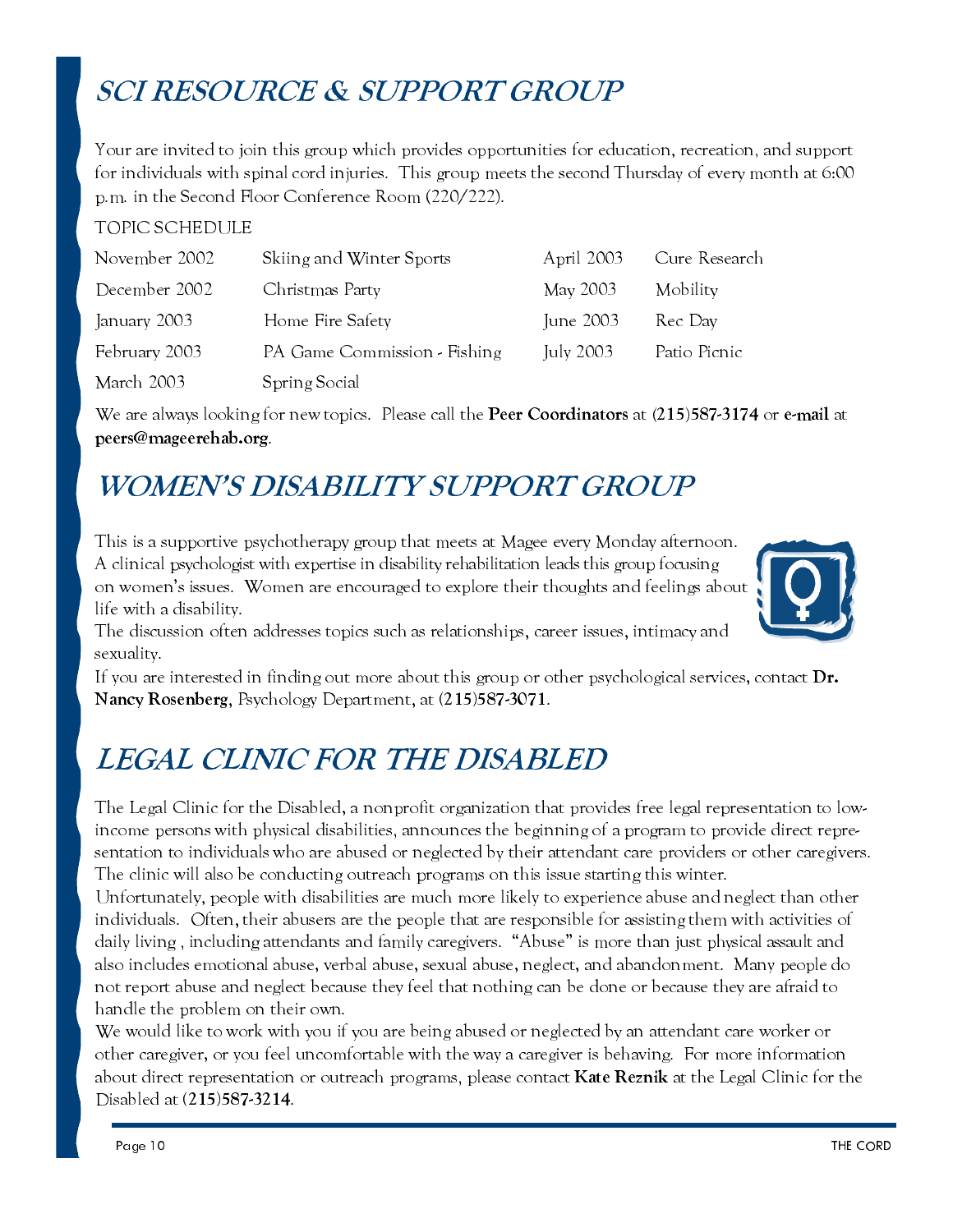## hireAbility

hireAbility - a non-profit organization dedicated to assisting individuals with disabilities, with employment opportunities throughout the Philadelphia and South Jersey region, will be hosting an Open House on Tuesday, Jan. 7, 2003 from 4:00 p.m. to 6:00 p.m. The Open House will be held at Magee Rehabilitation Hospital, 16th and Race Street, Philadelphia.

Please join us to learn more about hireAbility's eligibility and application requirements. Learn how our employment referral process works. Since we work with a number of area businesses, we receive information on their open positions on a daily basis and we can refer you to those you directly qualify for. We also partner with various community agencies that provide computer and assistive technology training as well as other skills related training. We can also make referrals to organizations that provide housing programs, transportation information and many other services designed to help a person get back into the workforce.

If getting back to the world of work is a goal you have, please come see how we can help you achieve it!

For further information, please call hireAbility at (215)587-3439. We look forward to meeting you!

## **THINK FIRST!**

Think First is a nationally coordinated assembly education program for elementary school children, teens, and young adults. The goal of this program is to prevent disabling head and spinal cord injuries among this population. To reach this goal, we schedule dynamic presentations at schools. These presentations consist of injury prevention lessons and testimonials from young trauma survivors.

Think First is looking for individuals with spinal cord or brain injuries who are interested in helping change some behaviors and save some lives. We need your help to talk to middle and high school students about vour life.

Because Magee values your experience, you will be paid for your time. If interested, contact Joe Davis, Think First Coordinator, at (215)587-3400.

#### **COMPUTER TRAINING**

Magee Rehabilitation offers free computer training sessions for persons with disabilities. These classes introduce participants to the workings of the computer and teach basics of popular software packages including the internet and web page design.

Adaptive equipment is provided as needed.

For more info and a class schedule contact the Magee Patient Learning Resource Center at (215)587-3423.

#### *VOLUNTEER POSITIONS*

- Volunteers are needed to serve as patient visitors and recreation aides
- Gift Shop Cashier In Magee's Alcove Gift Shop  $\bullet$
- Computer skills needed volunteers are needed for numerous projects requiring computer skills such as word processing, Microsoft Publisher, and database programs
- Green Thumbs needed Horticulture Therapy volunteers are needed to assist with patient groups and  $\bullet$ greenhouse/garden care
- Patient Assistant Volunteers assist patients by helping them in the cafeteria and transporting them throughout the hospital; weekend help is especially needed

Consider participating for a few hours a week or a few hours a month. You can make a difference! For more information, please contact Susie Toland, Volunteer Coordinator, at (215)587-3140.